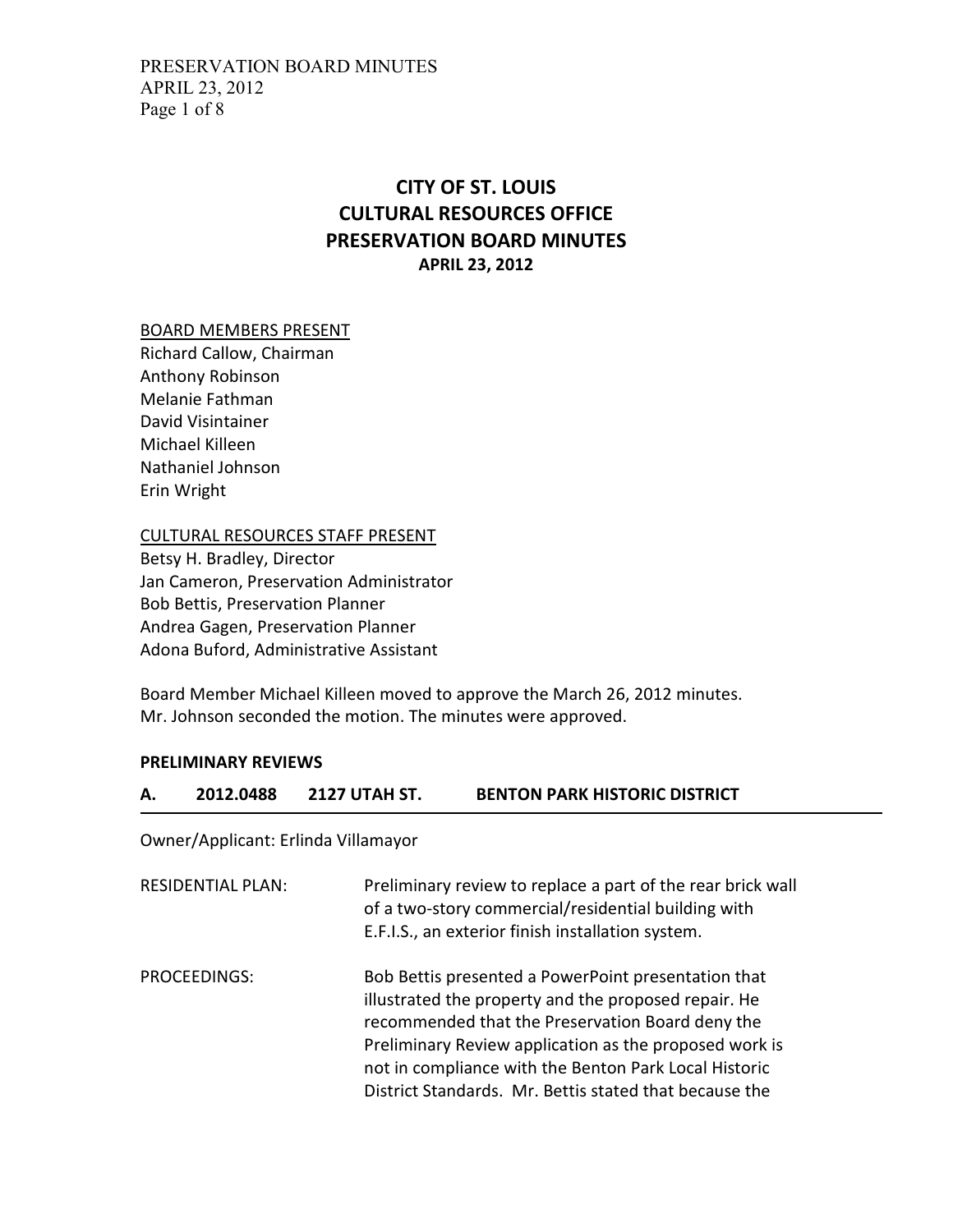PRESERVATION BOARD MINUTES APRIL 23, 2012 Page 2 of 8

| property is a corner building, the section of the rear wall to |  |
|----------------------------------------------------------------|--|
| be reconstructed is quite visible from the street and is only  |  |
| a few feet from the sidewalk, a distance at which materials    |  |
| are readily identifiable.                                      |  |

Erlinda Villamayor, the owner, testified on her own behalf. She submitted photographs of various stonefronted buildings as model examples, work estimates and a statement of economic hardship.

Architect Peter Hammond testified in support of the owner.

FINDINGS OF FACT: The Preservation Board found that:

- the proposed work is not in compliance with the Benton Park Historic District Standards which require that reconstructed masonry wall shall be solid brick masonry, concrete block back-up with masonry exterior, or masonry veneer on metal or wood studs, and that masonry thickness and coursing shall match the original;
- the owner applied for a permit in 2010 to repair a bulge in the rear wall but never completed the work once the brick was removed;
- the owner submitted an estimate of \$4,000 to relay the center of the wall in brick and an estimate to install E.I.F.S. to be around \$1,800;
- the owner had not explored the use of siding in place of E.I.F.S.;
- the applicant made a claim of evidence of economic hardship and submitted evidence on her behalf;
- that there was no comment from the Ward Alderman or the Benton Park Neighborhood Association regarding the project; and
- that use of other traditional and more compatible materials could be used to face the center of the rear wall, at a cost maybe less than E.F.I.S.

ACTION: It was the decision of the Preservation Board to deny preliminary approval to the Applicant. The motion was made by Board Member Mike Killeen and seconded by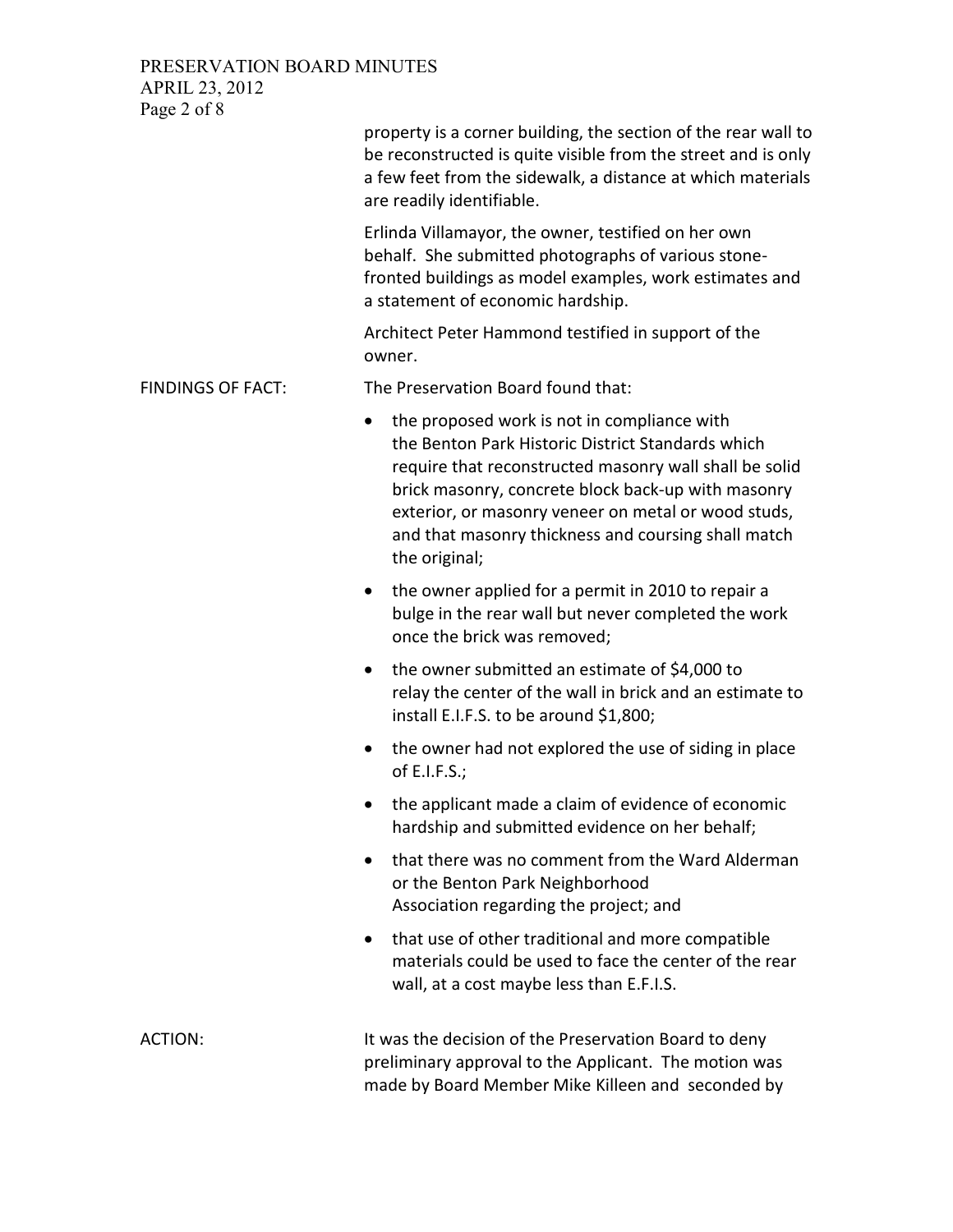Ms. Fathman. The motion passed four to one with Board Member David Richardson opposing the motion.

| В.                       | 2012.0489                | <b>4274 FLAD AVENUE</b>                                                                                                                                                                            | <b>SHAW HISTORIC DISTRICT</b>                                                                                                                                                                                                                                                                                                                                                                                                                                                                                                                                                                     |  |  |
|--------------------------|--------------------------|----------------------------------------------------------------------------------------------------------------------------------------------------------------------------------------------------|---------------------------------------------------------------------------------------------------------------------------------------------------------------------------------------------------------------------------------------------------------------------------------------------------------------------------------------------------------------------------------------------------------------------------------------------------------------------------------------------------------------------------------------------------------------------------------------------------|--|--|
|                          |                          | Owner: L.R.A. (Land Reutilization Authority)<br>Applicant: Paramount Properties - Kyle Miller                                                                                                      |                                                                                                                                                                                                                                                                                                                                                                                                                                                                                                                                                                                                   |  |  |
|                          | <b>RESIDENTIAL PLAN:</b> |                                                                                                                                                                                                    | Preliminary review to construct a two-story single family<br>house with attached rear garage on a vacant lot                                                                                                                                                                                                                                                                                                                                                                                                                                                                                      |  |  |
| PROCEEDINGS:             |                          | group.                                                                                                                                                                                             | Jan Cameron presented a PowerPoint presentation that<br>included the proposed site plan and drawings of the new<br>building. She recommended that the Preservation Board<br>grant preliminary approval of the general design with the<br>stipulations that an entrance porch be added to the<br>façade, that additional aspects of the design be altered,<br>and that final details and materials be approved by the<br>Cultural Resources Office. Ms. Cameron stated that the<br>Cultural Resources Office had not received any comments<br>on the project from the Alderman or any neighborhood |  |  |
|                          |                          |                                                                                                                                                                                                    | Kyle Miller, the developer of the project, testified on his<br>own behalf and noted the presence of houses with<br>recessed entrances in the Shaw Neighborhood.                                                                                                                                                                                                                                                                                                                                                                                                                                   |  |  |
|                          |                          |                                                                                                                                                                                                    | Craig Shields, Shaw Neighborhood Housing Corporation,<br>testified in support of the project, but requested that the<br>window sizes on the front elevation be adjusted.                                                                                                                                                                                                                                                                                                                                                                                                                          |  |  |
|                          |                          |                                                                                                                                                                                                    | Stephanie Naecker, also with the Shaw Neighborhood<br>Housing Corporation, testified in support of the project.                                                                                                                                                                                                                                                                                                                                                                                                                                                                                   |  |  |
| <b>FINDINGS OF FACT:</b> |                          | The Preservation Board found that:<br>the existing house at 4274 Flad Avenue has been<br>declared an emergency condemnation by the Building<br>Division and is in the process of being demolished; |                                                                                                                                                                                                                                                                                                                                                                                                                                                                                                                                                                                                   |  |  |
|                          | materials;               | the proposed new house conforms with the<br>requirements of the Shaw Neighborhood historic<br>district standards in height, location, and exterior                                                 |                                                                                                                                                                                                                                                                                                                                                                                                                                                                                                                                                                                                   |  |  |
|                          |                          |                                                                                                                                                                                                    | the design does not conform with the standards in the<br>sizes of openings on the front elevation; a proposed                                                                                                                                                                                                                                                                                                                                                                                                                                                                                     |  |  |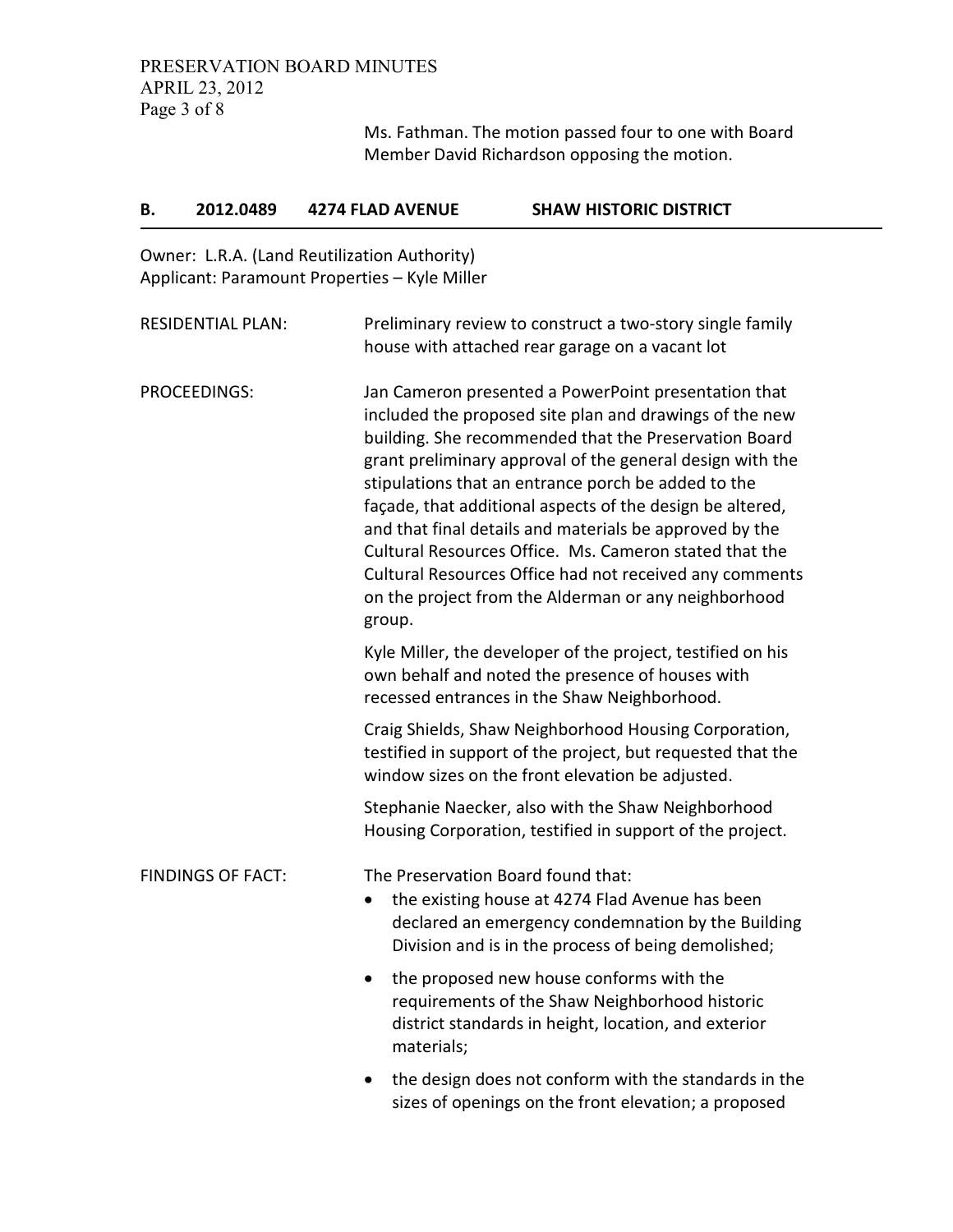PRESERVATION BOARD MINUTES APRIL 23, 2012 Page 4 of 8

> basement egress on the west façade; and in the fact that house will have a recessed entry and not a projecting porch as is characteristic of adjacent buildings;

- there are some examples of recessed entries on the street and elsewhere in the Shaw Neighborhood; and
- that the Shaw Neighborhood Housing Corporation is in support of the project.
- ACTION: It was the decision of the Preservation Board to grant preliminary approval to the project with the recessed entry as proposed, with the stipulation that the front façade windows are increased in size and the basement egress window be relocated to the rear of the house. The motion was made by Board Member Erin Wright and seconded by Ms. Fathman. The motion passed six to zero.

## C. 2012.0498 1017-19 GEYER AVENUE SOULARD HISTORIC DISTRICT

Owner: Mohammed Orthman Applicant: William H. Watkins

| <b>RESIDENTIAL PLAN:</b> | Preliminary review to rehabilitate two attached one-story<br>houses.                                                                                                                                                                                                                                                                                                                                                                                                                            |
|--------------------------|-------------------------------------------------------------------------------------------------------------------------------------------------------------------------------------------------------------------------------------------------------------------------------------------------------------------------------------------------------------------------------------------------------------------------------------------------------------------------------------------------|
| PROCEEDINGS:             | Jan Cameron presented a PowerPoint presentation that<br>included evidence of the condition of the buildings, the<br>proposed site plan and drawings of the new roof. She<br>recommended that the Preservation Board grant<br>preliminary approval to the project with the condition that<br>the front dormer be replicated. Ms. Cameron stated that<br>the current proposal represents a compromise between<br>the requirements of the standards and the necessary<br>replacement of the roofs. |
|                          | The Cultural Resources Office had not received any<br>comments concerning the project from any neighborhood<br>group or from the Alderman.                                                                                                                                                                                                                                                                                                                                                      |
|                          | Applicant William H. Watkins, the architect for the project,<br>testified on his own behalf.                                                                                                                                                                                                                                                                                                                                                                                                    |
| <b>FINDINGS OF FACT:</b> | The Preservation Board found that:                                                                                                                                                                                                                                                                                                                                                                                                                                                              |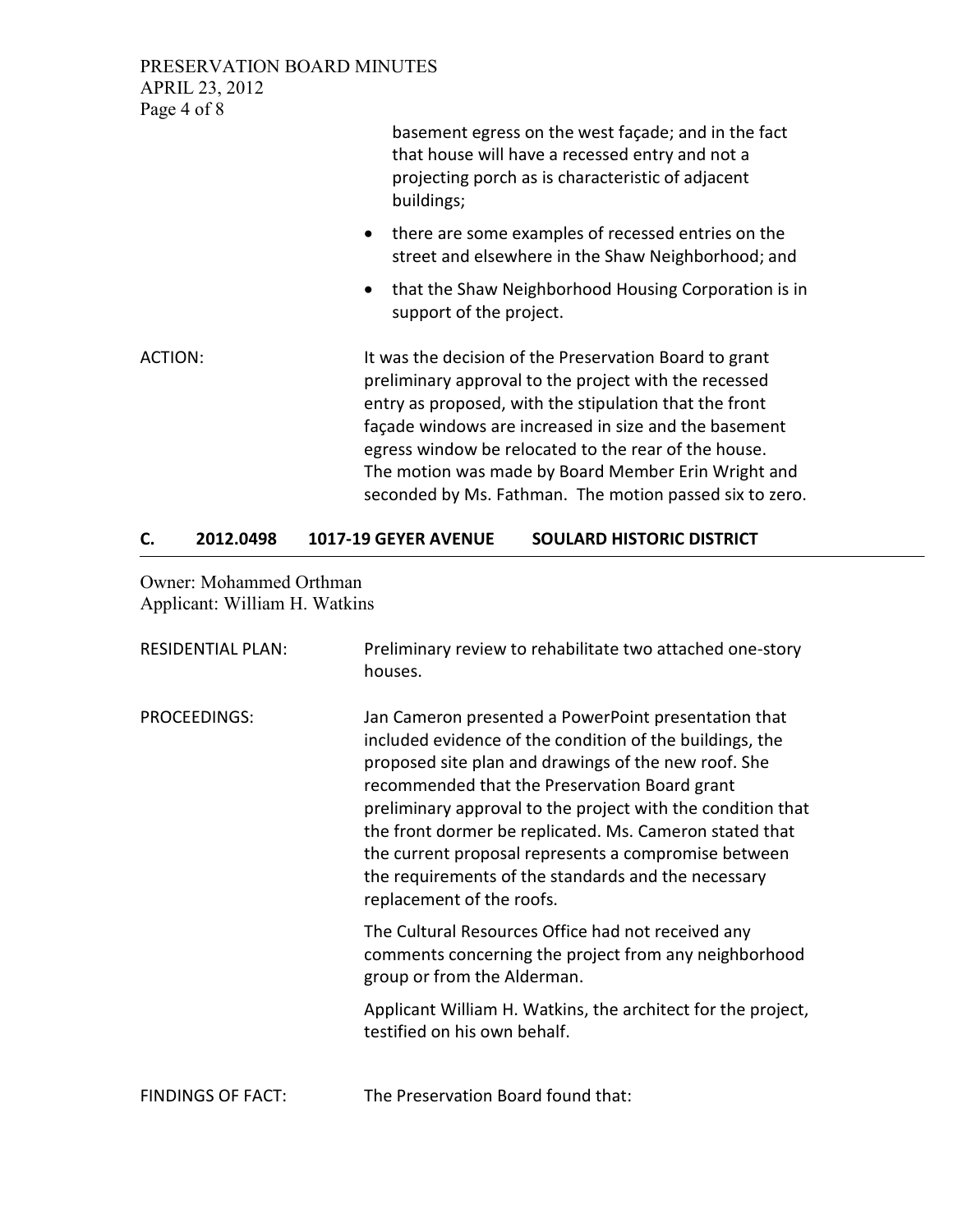## PRESERVATION BOARD MINUTES APRIL 23, 2012 Page 5 of 8

|                | the buildings at 1017-19 Geyer Avenue are<br>$\bullet$<br>contributing buildings to the Soulard Neighborhood<br>Local and National Register Districts;                                                                                                                                                                                                           |
|----------------|------------------------------------------------------------------------------------------------------------------------------------------------------------------------------------------------------------------------------------------------------------------------------------------------------------------------------------------------------------------|
|                | both buildings are in extremely deteriorated condition,<br>$\bullet$<br>requiring total replacement of the existing roof<br>structures;                                                                                                                                                                                                                          |
|                | the rehabilitation generally complies with the Soulard<br>$\bullet$<br>Historic District standards, except for replacement of<br>the existing roof structures;                                                                                                                                                                                                   |
|                | the proposed truss roof, which will alter the existing<br>$\bullet$<br>compound roof slopes does not comply with the<br>Standards;                                                                                                                                                                                                                               |
|                | the architect has agreed to replicate the original<br>$\bullet$<br>dormer in design and location; and that                                                                                                                                                                                                                                                       |
|                | there had been no comments received about the<br>project from any neighborhood group or from the<br>Alderman.                                                                                                                                                                                                                                                    |
| <b>ACTION:</b> | It was the decision of the Preservation Board to grant<br>preliminary approval to the project by a variance to the<br>Standards to allow the alterations to the roofs, with the<br>stipulation that the existing dormer be replicated. The<br>motion was made by Board Member Melanie Fathman<br>and seconded by Mr. Robinson. The motion passed six to<br>zero. |

## APPEALS OF DENIALS

| 2011.2136 | 4032 N. 22 <sup>ND</sup> STREET | <b>HYDE PARK HISTORIC DISTRICT</b> |
|-----------|---------------------------------|------------------------------------|
|           |                                 |                                    |

Owner: House of God Church of the Living God Pentecostal of Missouri Applicant: Quinton Richardson

| <b>COMMERCIAL PLAN:</b> | Appeal of a denial to construct an accessible handicap<br>ramp on the front façade of a church.                                                                                                                                                                                                                                                                                                                                                                |
|-------------------------|----------------------------------------------------------------------------------------------------------------------------------------------------------------------------------------------------------------------------------------------------------------------------------------------------------------------------------------------------------------------------------------------------------------------------------------------------------------|
| PROCEEDINGS:            | Andrea Gagen presented a PowerPoint presentation that<br>included images of the church, the proposed site plan and<br>drawings of the proposed ramp. She submitted into the<br>record Enabling Ordinance #64689 and Hyde Park<br>Ordinance #57484. Ms. Gagen recommended that the<br>Preservation Board uphold the Director's denial of the<br>project as currently proposed. The plan would destroy<br>paired lancet windows and their decorative terra-cotta |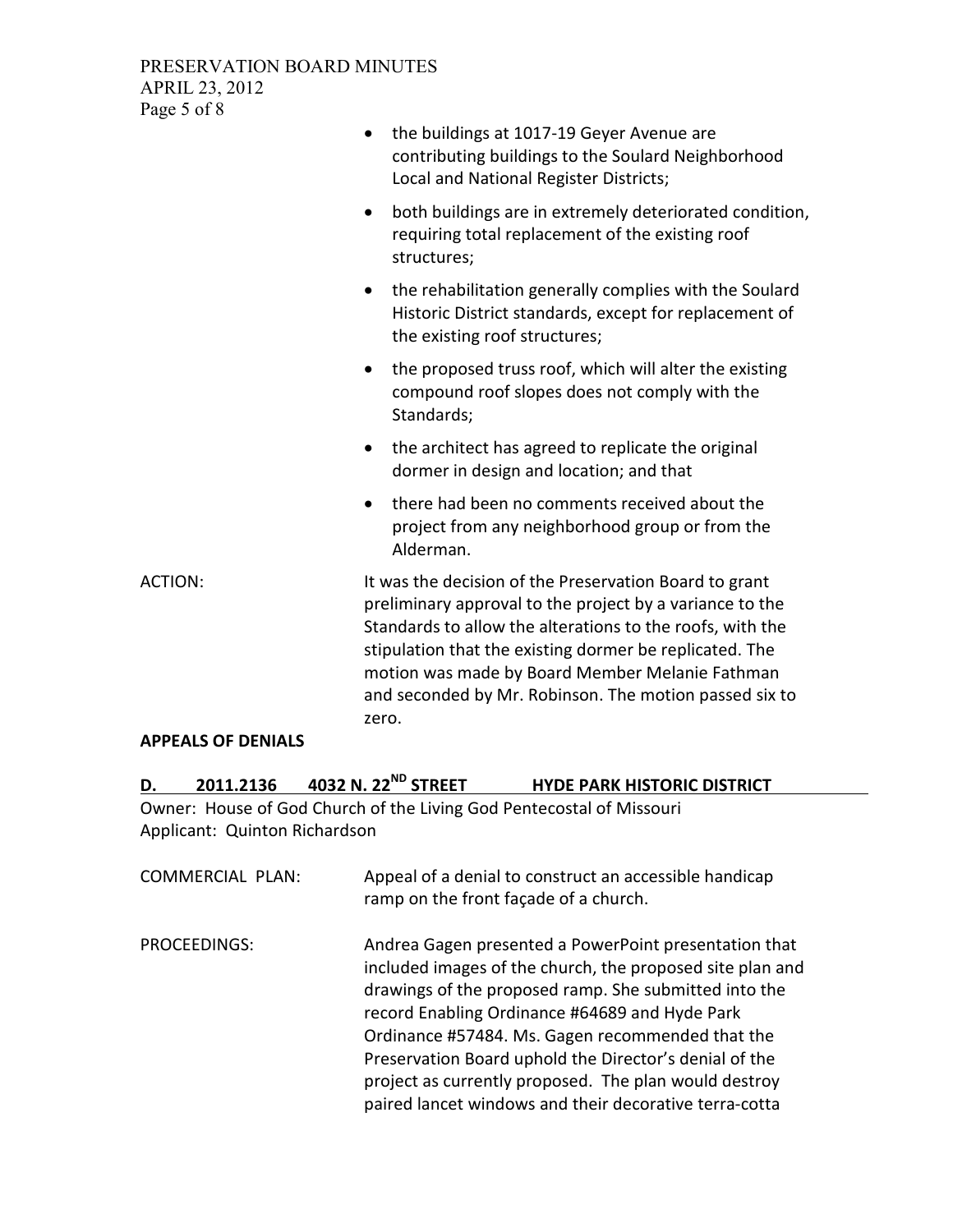PRESERVATION BOARD MINUTES APRIL 23, 2012 Page 6 of 8 arches on the front façade where the new door and ramp would be placed. Testifying in support of the owner was Quinton Richardson, applicant/architect for the project, Bishop James A. Stewart, Sheldon Henderson, Deacon Cyrus Wea, Bishop Danny Taylor, Deacon David Taylor, Elder Beatrice Horton and Elder Carmen Kepya. FINDINGS OF FACT: The Preservation Board found that: • the proposed design would destroy important architectural details of the building; • there may be other options that would have less of an impact on the building; • the Director of the Office of the Disabled was identified as an important resource, who could be involved in commenting on the project; and that • no comment regarding the proposal was received from the Alderman of the Ward. ACTION: The Preservation Board continued the hearing on this Agenda item and it will appear on next month's agenda so that, in the interim, the Applicant has the opportunity to explore its options. The applicant agreed to waive the time limits for his appeal to be heard. The motion was made by Board Member Anthony Robinson and seconded by Mr. Richardson. The motion passed six to zero.

#### E. 2012.0080 3000-02 LEMP AVENUE BENTON PARK HISTORIC DISTRIC

Owner/Applicant: Paul Christopher Beyer

| <b>RESIDENTIAL PLAN:</b> | Appeal of the Director's denial to construct a $1\frac{1}{2}$ -story<br>garage/carriage house in the side yard.                                                                                                                        |
|--------------------------|----------------------------------------------------------------------------------------------------------------------------------------------------------------------------------------------------------------------------------------|
| PROCEEDINGS:             | Board Member Michael Killeen recused himself from this<br>portion of the hearing.                                                                                                                                                      |
|                          | Jan Cameron presented a PowerPoint presentation that<br>included images of the property, the proposed site plan<br>and drawings of the proposed building. She submitted into<br>the record Ordinance #64689 and Benton Park Ordinance# |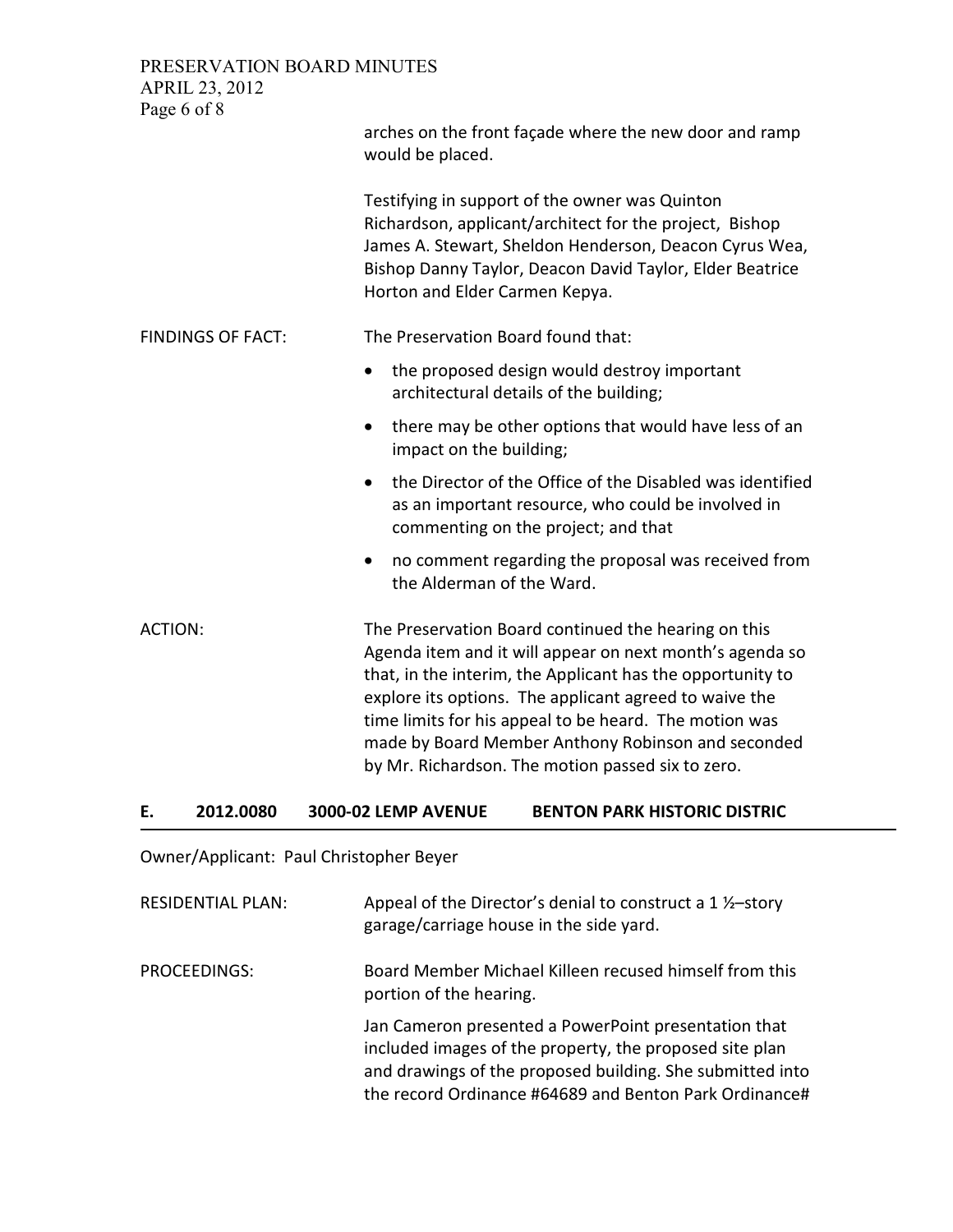## PRESERVATION BOARD MINUTES APRIL 23, 2012

Page 7 of 8

|                          | 67175 and submitted a letter in support of the project<br>from 9 <sup>th</sup> Ward Alderman Kenneth Ortmann. Ms. Cameron<br>recommended that the Preservation Board uphold the<br>Director's denial until either the proposed garage is<br>repositioned or until a Model Example is submitted to<br>comply with the Benton Park Historic District Standards for<br>new construction. She stated that the scale of the<br>proposed building is much larger than is typical of garages<br>and even carriage houses in the neighborhood. |
|--------------------------|----------------------------------------------------------------------------------------------------------------------------------------------------------------------------------------------------------------------------------------------------------------------------------------------------------------------------------------------------------------------------------------------------------------------------------------------------------------------------------------------------------------------------------------|
|                          | Chris Beyer, owner, testified on his own behalf. He<br>submitted a letter in support of the project from 9 <sup>th</sup> Ward<br>Alderman Kenneth Ortmann and a petition in support of<br>the project, signed by five immediate neighbors.                                                                                                                                                                                                                                                                                             |
|                          | Ray Simon, the architect for the project, testified on<br>behalf of the applicant.                                                                                                                                                                                                                                                                                                                                                                                                                                                     |
| <b>FINDINGS OF FACT:</b> | The Preservation Board found that:                                                                                                                                                                                                                                                                                                                                                                                                                                                                                                     |
|                          | the proposed building is located in the center of the<br>side yard, not behind the main building or at the rear<br>of the property, as is characteristic of historic garages<br>in the district;                                                                                                                                                                                                                                                                                                                                       |
|                          | the design of the garage does not replicate any model<br>$\bullet$<br>example, particularly in its scale and its steeply-pitched<br>roof and over-scaled dormers;                                                                                                                                                                                                                                                                                                                                                                      |
|                          | the model examples submitted on behalf of the project<br>$\bullet$<br>do not qualify as model examples under the definition<br>of the ordinance; however, the photos prove that<br>there are a number of ancillary buildings in the district<br>that are located in side yards;                                                                                                                                                                                                                                                        |
|                          | the Benton Park standards do not specifically require<br>$\bullet$<br>that a garage be directly behind the main building; and                                                                                                                                                                                                                                                                                                                                                                                                          |
|                          | that the Alderman and several neighbors have<br>$\bullet$<br>indicated their support for the project.                                                                                                                                                                                                                                                                                                                                                                                                                                  |
| ACTION:                  | It was the decision of the Preservation Board to overturn<br>the Director's denial and allow the garage to be placed on<br>the site as proposed and directed the applicant to work<br>with the Cultural Resources Office to revise the roof slope,<br>dormer and other aspects to conform to a model example.<br>The motion was made by Board Member David Richardson                                                                                                                                                                  |